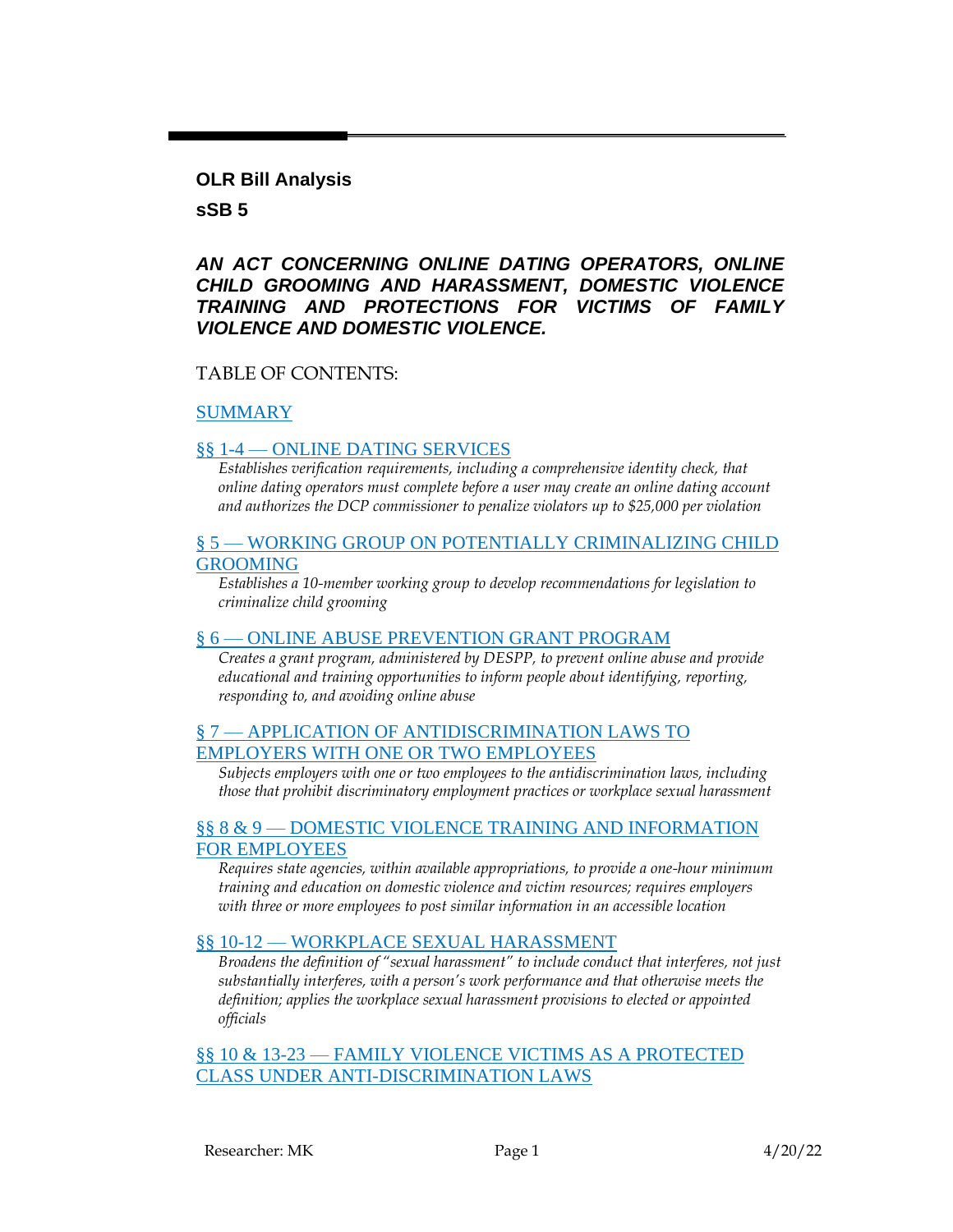*Prohibits discrimination on the basis of someone's status as a family violence victim in employment, public accommodations, housing, the granting of credit, and other laws over which the CHRO has jurisdiction; authorizes such a victim aggrieved by an alleged discriminatory practice to file discrimination complaints with CHRO*

#### § 10 — [EMPLOYMENT DISCRIMINATION GENERALLY](#page-17-0)

*Extends applicable provisions of the state's employment discrimination laws to elected and appointed officials; prohibits someone from asserting, as a defense to an employment discrimination complaint, that the conduct was not severe or pervasive; provides a reasonable person standard as an affirmative defense; and prohibits certain settlements or agreements between an employer and an employee that impose certain restrictions on the employee*

#### § 24 — [AFFIRMATIVE ACTION IN PUBLIC CONTRACTS](#page-19-0)

*Requires contractors awarded public projects to take affirmative action to ensure that applicants and employees are treated without regard to status as a family violence victim*

#### § 25 — [CAMPUS MENTAL HEALTH COALITIONS](#page-19-1)

*Requires that state higher education institutions' mental health coalition members be educated in protocols and techniques developed with consideration also given to a student's status as a family violence victim*

#### §§ 26 & 27 — [DSS APPROPRIATIONS](#page-19-2)

*Appropriates \$1.44 million from the General Fund to the Department of Social Services (DSS) for domestic violence child and family advocates at domestic violence agencies*

### <span id="page-1-0"></span>**SUMMARY**

This bill makes various unrelated changes in laws affecting online dating and child grooming, domestic violence training for certain employees, employment discrimination and workplace sexual harassment, and anti-discrimination protections for family violence victims.

Among other things, the bill:

- 1. establishes verification requirements for online dating operators and creates a (a) working group to make recommendations on criminalizing child grooming and (b) grant program to provide education and training on online abuse (§§ 1-6);
- 2. extends anti-discrimination statutes to cover employers with one or two employees (§ 7);
- 3. requires state agencies to provide domestic violence training and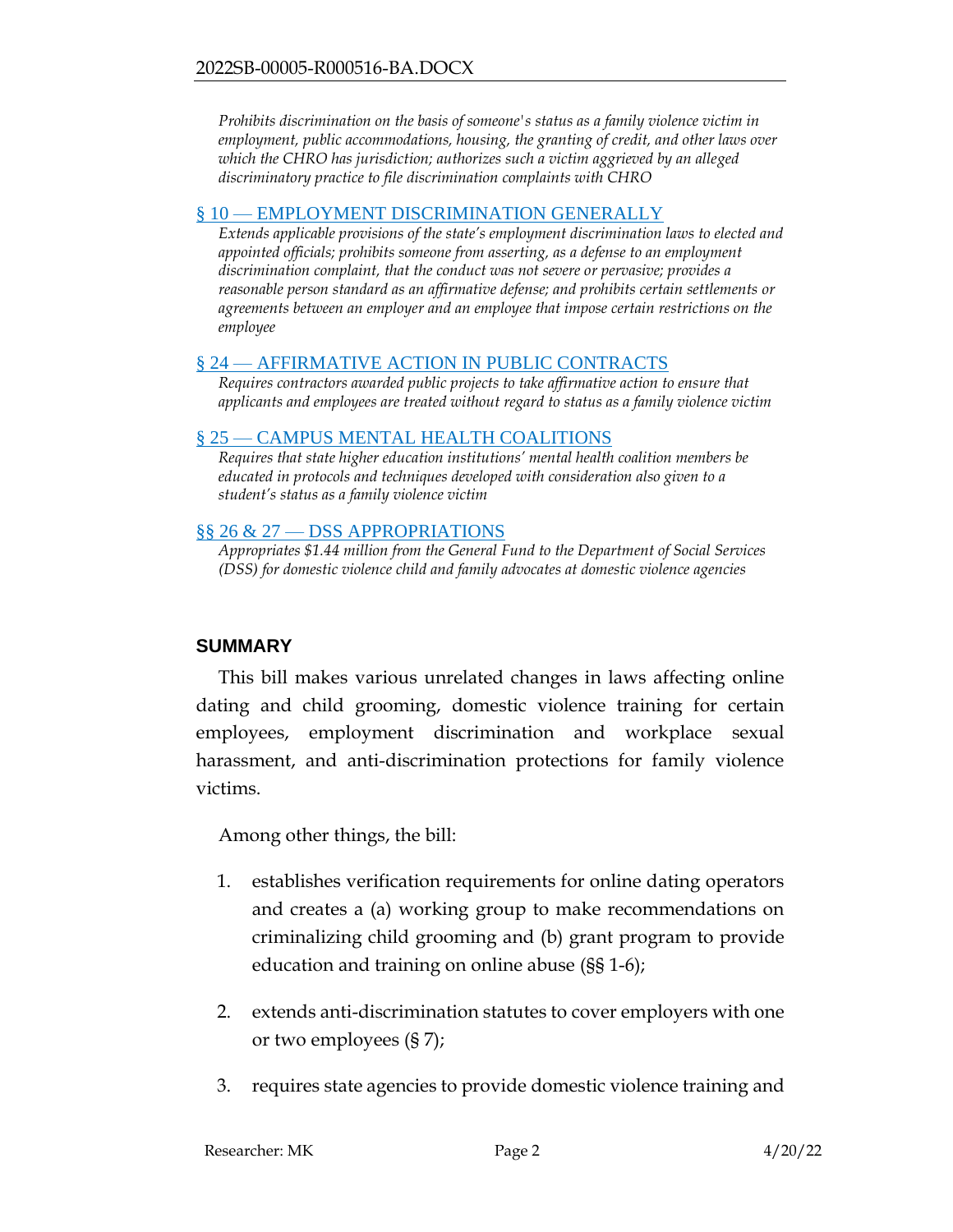certain employers to post related information (§§ 8 & 9);

- 4. broadens the definition of sexual harassment and applies related workplace requirements to elected officials (§§ 10-12);
- 5. prohibits discriminatory practices based on someone's status as a family violence victim (§§ 13-25);
- 6. prohibits someone from asserting, as a defense to an employment discrimination claim, that the conduct was not severe or pervasive, and prohibits settlements from imposing certain restrictions on the employee (§ 10); and
- 7. appropriates funds to the Department of Social Services (DSS) for advocates at domestic violence agencies (§§ 26 & 27).

EFFECTIVE DATE: October 1, 2022, except that the (1) DESPP grant program (§ 6) and DSS appropriations (§§ 26 & 27) provisions are effective July 1, 2022, and (2) working group on criminalizing child grooming provision is effective upon passage (§ 5).

# <span id="page-2-0"></span>**§§ 1-4 — ONLINE DATING SERVICES**

*Establishes verification requirements, including a comprehensive identity check, that online dating operators must complete before a user may create an online dating account and authorizes the DCP commissioner to penalize violators up to \$25,000 per violation*

## *Online Dating Operators (§ 1)*

The bill generally establishes standards for anyone who operates a software application designed to facilitate online dating (i.e., online dating operator). Under the bill, "online dating" is using software applications to initiate relationships with other individuals for romance, sex, or marriage.

Under the bill, starting on October 1, 2022, online dating operators must require users (i.e., anyone who uses their online dating services) to establish an online dating account to use the operator's online dating software application. (The bill does not establish an age limit for a user.)

# *Online Dating Accounts (§ 1)*

To enable a user to establish an online dating account, the bill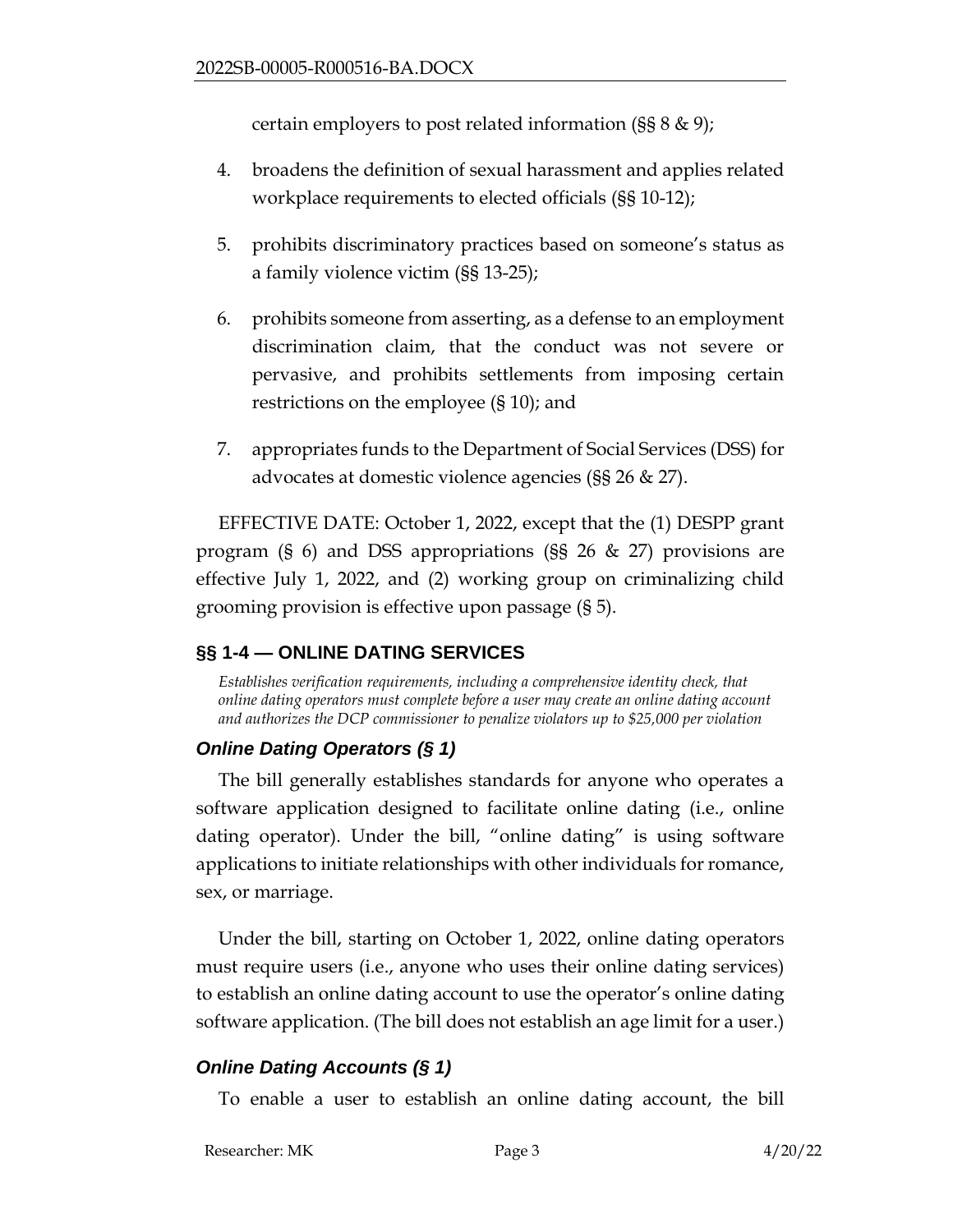specifically requires online dating operators to:

- 1. create an electronic user file (see below) and encrypt all confidential information in the file;
- 2. verify the user's identity through a comprehensive identity check (see below) or through an alternative method for remote multisourced authentication, such as third-party and governmental databases that the Department of Consumer Protection (DCP); may approve; and
- 3. record the user's certification that the information he or she provided is accurate.

Under the bill, online dating accounts are nontransferable and must be unique to the user who establishes the account.

# *Electronic User File (§ 1)*

Under the bill, an online dating operator's required electronic user files must include at least:

- 1. the user's legal name, date of birth, address, email address, and telephone number;
- 2. the entire or last four digits of the user's Social Security number or the equivalent for a foreign user (e.g., passport or tax identification numbers) (the bill does not define "foreign user");
- 3. any other information collected from the user that is used to verify the user's identity; and
- 4. the date and method of identity verification.

# *Comprehensive Identity Check (§ 2)*

Starting October 1, 2022, an online dating operator must conduct a comprehensive identity check of an individual before allowing him or her to open an online dating account. The bill allows operators to contract with a third party to carry out the identity verification.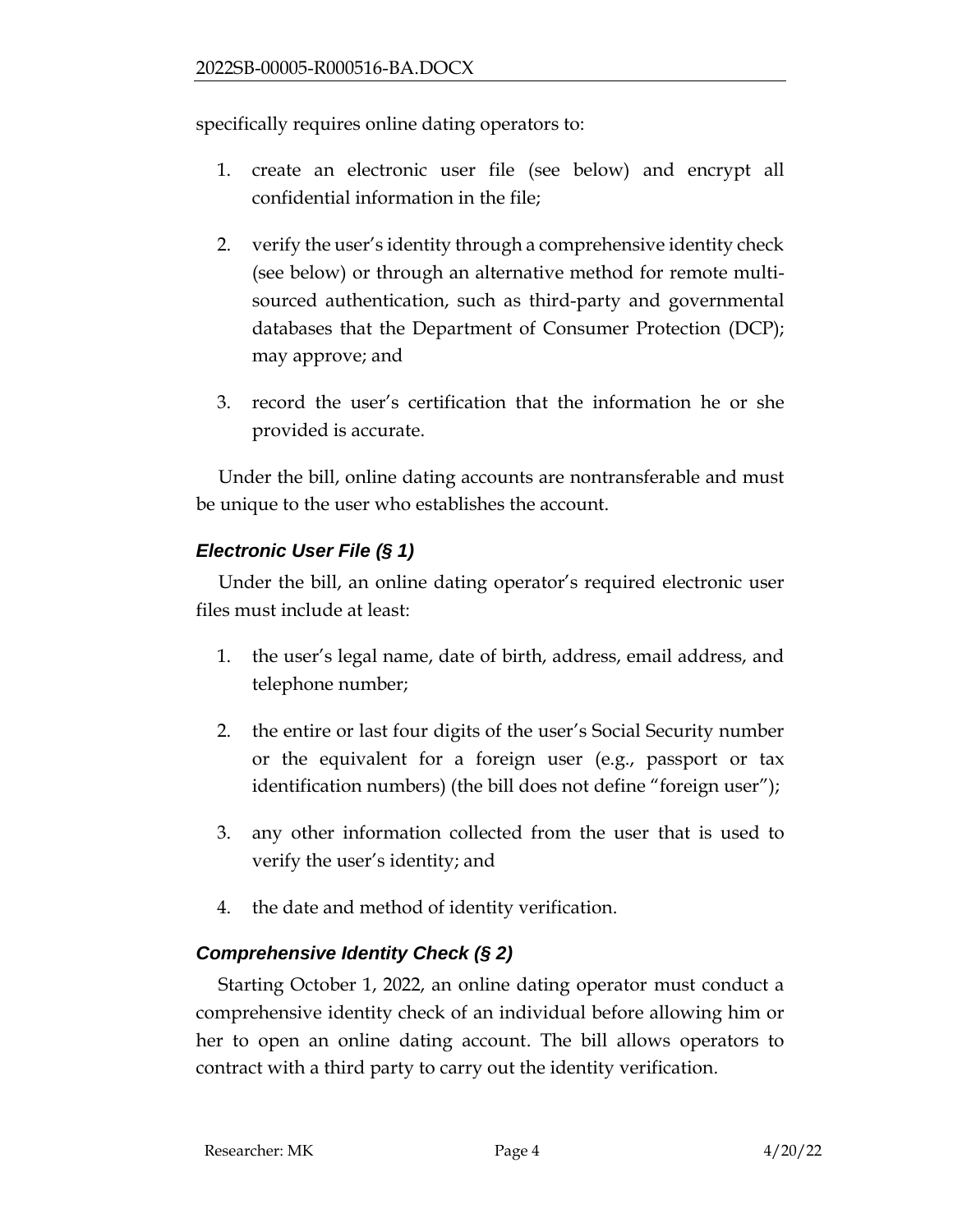The comprehensive identity check must include at least an identity search of the individual's name, date of birth, address, and the last four digits of the individual's Social Security number or an equivalent identification number for a foreign user.

Before establishing the online dating account, the operator must use identity authentication questions that require the individual seeking to open the account to provide information known only to him or her (e.g., previous addresses or credit transactions), unless DCP provides written approval of an alternate authentication method with equivalent or greater security and effectiveness.

### *Confidentiality and Record Retention (§§ 1 & 3)*

Staring October 1, 2022, the bill generally requires online dating operators to develop their online dating services to maintain the security and confidentiality of participation and all information in an electronic user file. The bill creates an exception that requires these operators to disclose the information in response to a lawful subpoena, summons, warrant, or court order.

Online dating operators must (1) maintain electronic user files for two years after an online dating account is terminated and (2) destroy all copies of the file after the record retention period expires.

### *Investigations and Penalties for Violations (§ 4)*

The bill authorizes DCP to penalize violators by (1) issuing fines up to \$25,000 per violation, (2) accepting an offer in compromise, or (3) taking other actions allowed under law or regulations. DCP may take these actions if the operator fails to collect, keep confidential, or disclose information as required.

The bill also allows the commissioner or her designee to:

- 1. conduct investigations and hold hearings on any issue related to the online operator provisions and
- 2. issue subpoenas, administer oaths, compel testimony, and order the production of books, records, and documents.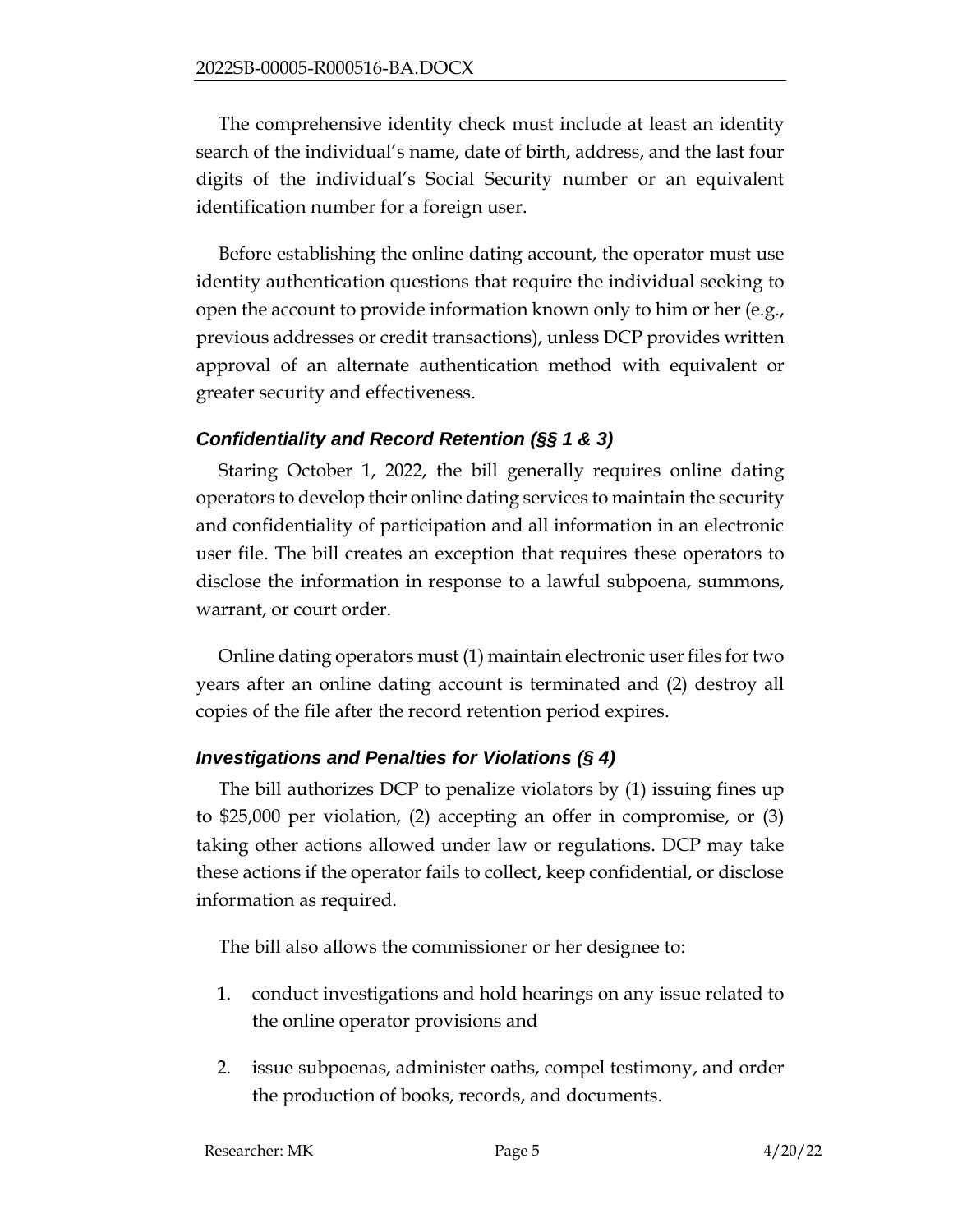Under the bill, if anyone refuses to appear, testify, or produce any book, record, or document when ordered to, the commissioner or her designee may apply to Superior Court for an appropriate enforcement order.

Additionally, the bill authorizes the attorney general, at the request of the commissioner or his designee, to apply to Superior Court, in the name of the state, for an order to restrain and enjoin anyone from violating the bill's provisions on online operators.

### <span id="page-5-0"></span>**§ 5 — WORKING GROUP ON POTENTIALLY CRIMINALIZING CHILD GROOMING**

*Establishes a 10-member working group to develop recommendations for legislation to criminalize child grooming*

## *Purpose*

The bill establishes a 10-member working group to examine and develop recommendations on potential legislation to criminalize child grooming. Under the bill, child grooming includes persuading, coercing, inducing, or enticing a minor to:

- 1. sexually exploit or traffic the minor,
- 2. create child pornography, or
- 3. engage in prostitution.

# *Composition*

The working group includes the following members:

- 1. two individuals appointed one each by the Senate president and the House speaker,
- 2. two individuals appointed one each by the Senate and the House minority leaders,
- 3. four individuals appointed one each by the Judiciary Committee chairpersons and ranking members,
- 4. the chief public defender or her designee, and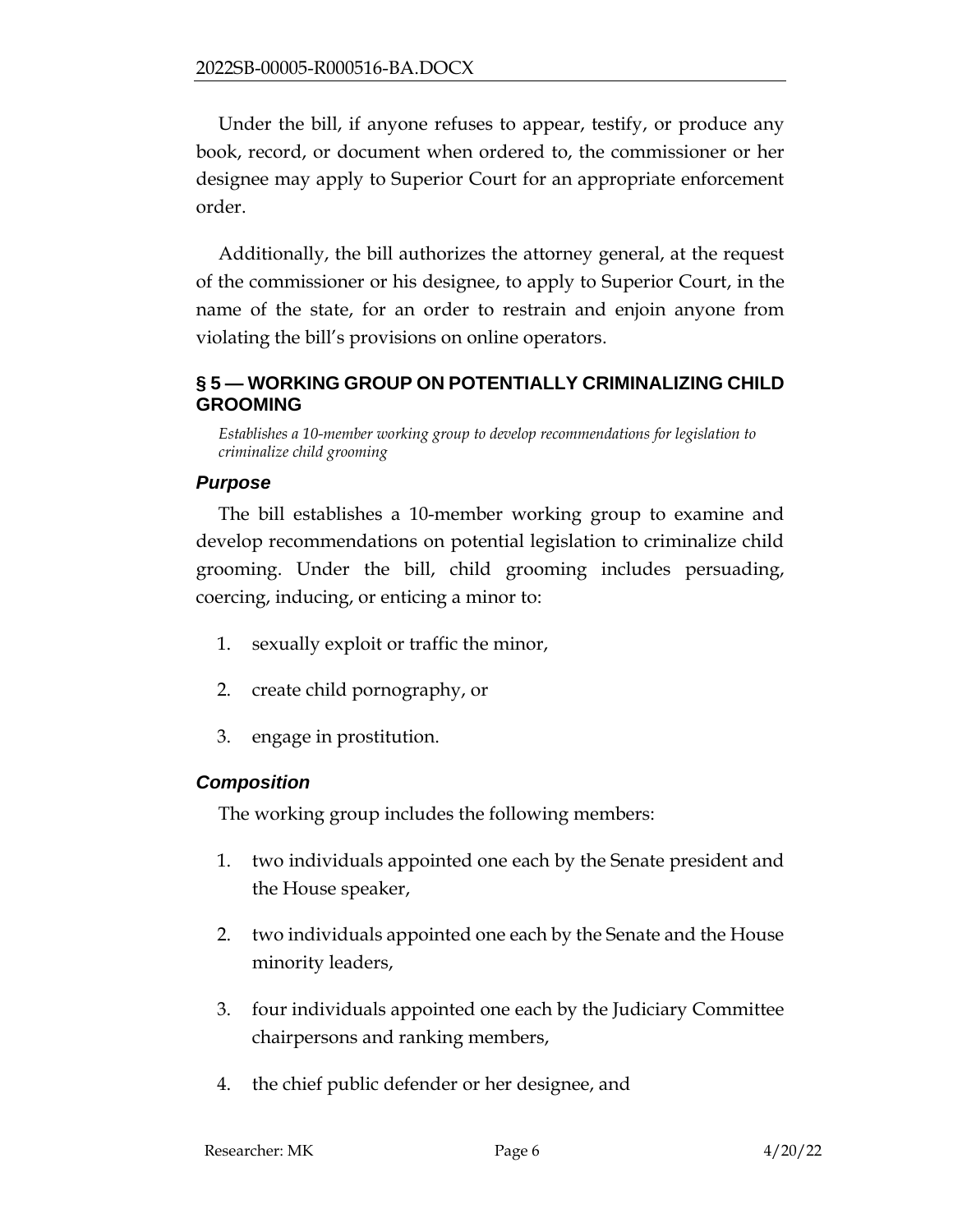5. the chief state's attorney or his or her designee.

The appointed members may be legislators.

# *Timeline*

The appointing authorities must (1) make their appointments within 60 days after the bill's passage and (2) provide a copy of the appointment to the Judiciary Committee administrator within seven days after the appointment.

The chairperson, the Senate president's nominee, must schedule and hold the working group's first meeting within 90 days after the bill passes.

# *Reporting and Termination*

The working group must (1) report its recommendations to the Judiciary Committee by December 31, 2022, and (2) terminate on the later of the date it submits the report or December 31, 2022.

# <span id="page-6-0"></span>**§ 6 — ONLINE ABUSE PREVENTION GRANT PROGRAM**

*Creates a grant program, administered by DESPP, to prevent online abuse and provide educational and training opportunities to inform people about identifying, reporting, responding to, and avoiding online abuse*

# *Administration and Purpose*

The bill establishes a grant program to be administered by the Department of Emergency Services and Public Protection (DESPP), in consultation with the State-Wide Hate Crimes Advisory Council, to provide educational and training opportunities to (1) prevent online abuse and (2) inform people about identifying, reporting, responding to, and avoiding online abuse. Under the bill, "online abuse" means the following acts, when conducted using any interactive computer service:

- 1. speech or conduct motivated by hatred, prejudice, or bigotry towards a person or group based on the person's actual or perceived religion, national origin, alienage, color, race, sex, gender identity or expression, sexual orientation, or disability;
- 2. harassment, stalking, swatting, or doxing (i.e., publicly revealing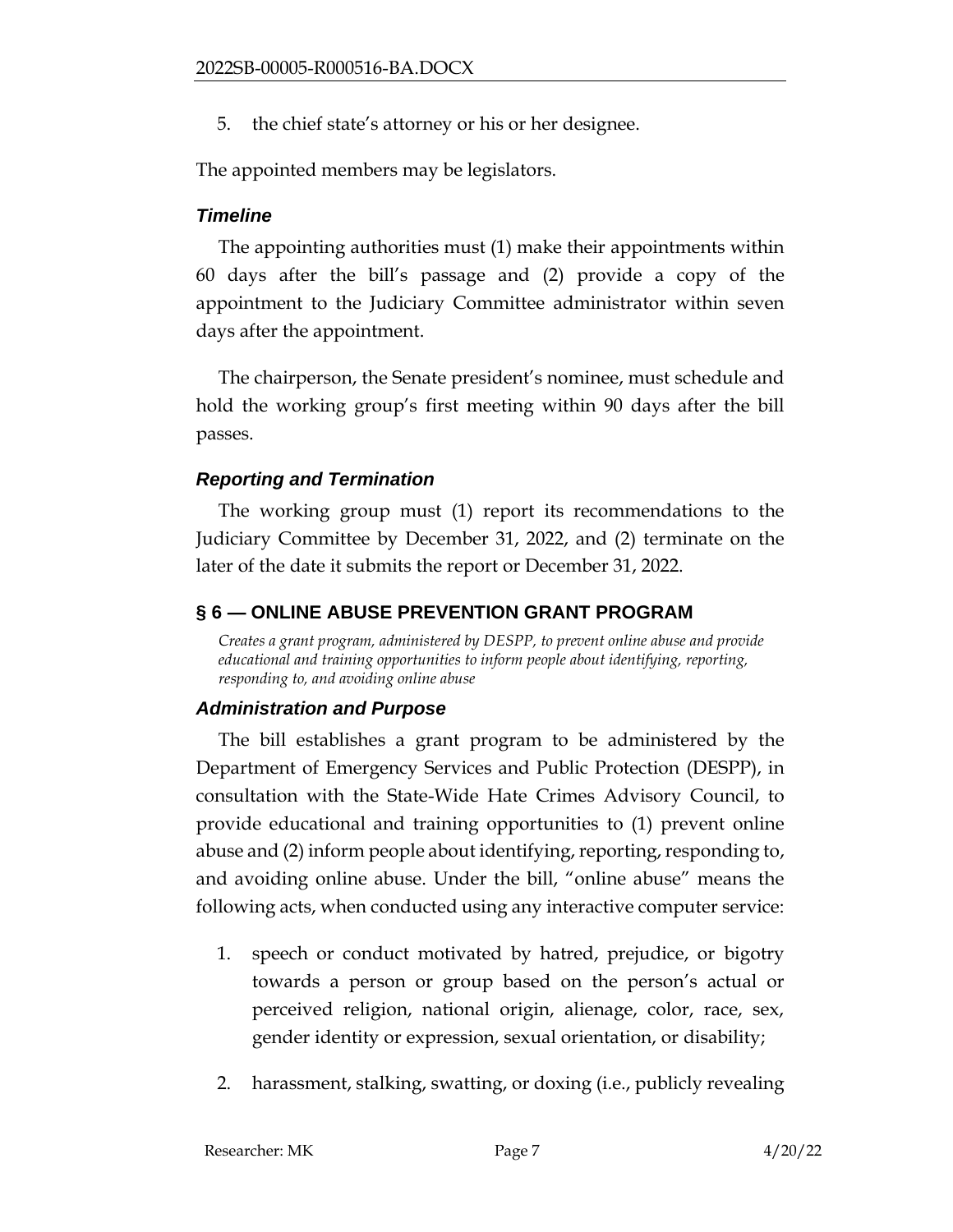previously private personal information about someone, usually via the internet); or

3. an assault.

## *Requests for Proposals (RFPs) From Eligible Entities*

Each fiscal year, within three months after receiving funds from the state, DESPP must issue a request for proposals from eligible entities. Under the bill, an "eligible entity" must be located in Connecticut and may be any of the following or any entity operating under them:

- 1. local or regional school districts,
- 2. historical societies,
- 3. tax-exempt entities registered with the Office of the Secretary of the State,
- 4. government agencies,
- 5. constituent units of the state higher education system, or
- 6. public libraries.

Each RFP response must specify:

- 1. the types of online abuse that the eligible entity proposes to address, which must conform to the program's purpose;
- 2. the methods used to achieve the program's goals;
- 3. the entity's other specific goals;
- 4. the target audience of the training and information that the entity would provide;
- 5. whether the entity is replicating a program found to have a high likelihood of success as determined by a cost-benefit analysis in a peer reviewed academic journal; and
- 6. the amount of matching funds the entity will contribute, if any.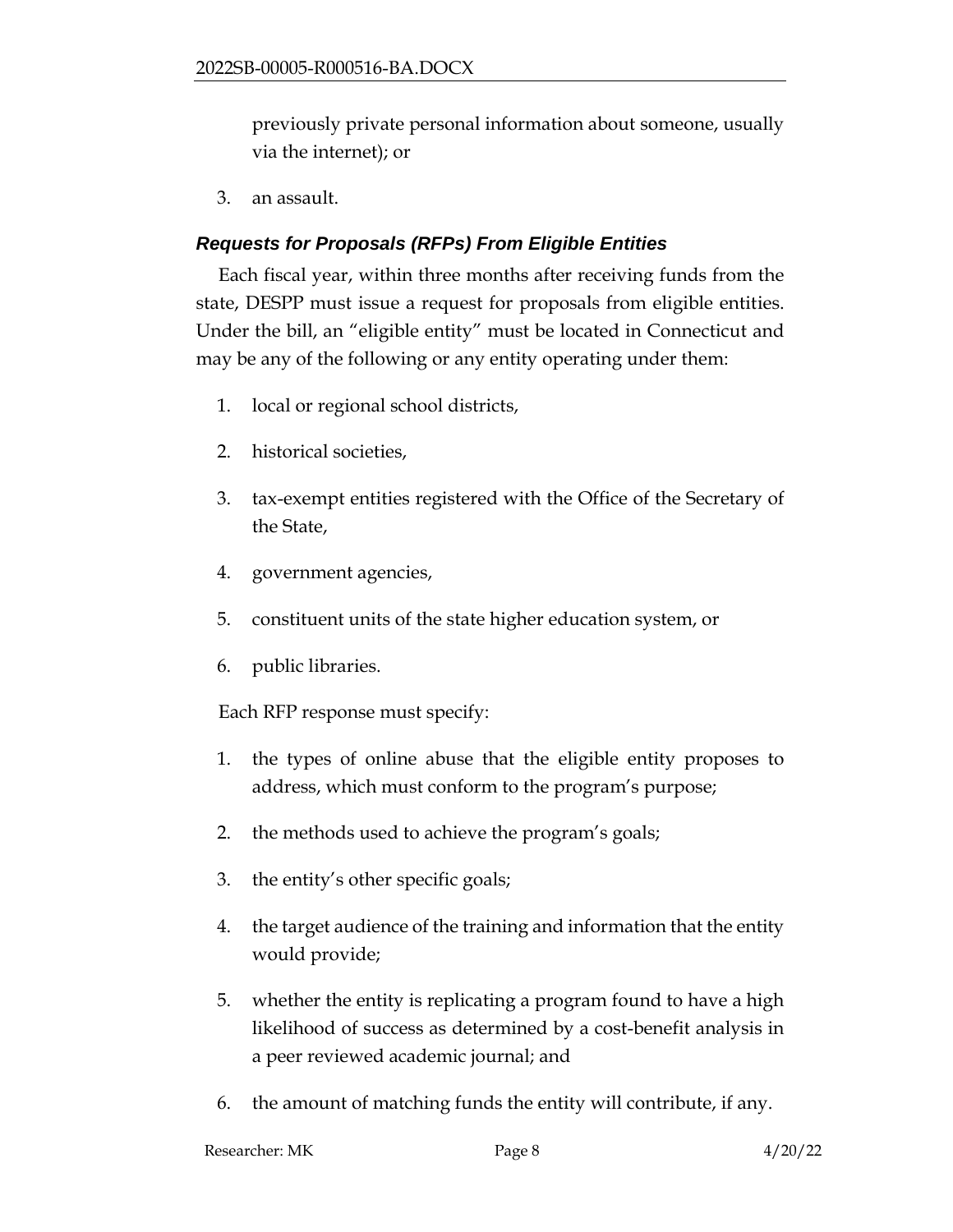### *Grant Awards*

The bill authorizes DESPP to award grants for any programming or service that prevents online abuse or furthers the other program goals, including training teachers or school professionals, archiving, public murals, curriculum development, and marketing.

It allows eligible entities to use awarded funds collectively, including regionally, through coordinated efforts and conferences that achieve the program's goals.

The bill limits the total grant amount that DESPP may award an eligible entity to a maximum of \$30,000 during any fiscal year.

## <span id="page-8-0"></span>**§ 7 — APPLICATION OF ANTIDISCRIMINATION LAWS TO EMPLOYERS WITH ONE OR TWO EMPLOYEES**

*Subjects employers with one or two employees to the antidiscrimination laws, including those that prohibit discriminatory employment practices or workplace sexual harassment*

Under the current human rights and opportunities laws, "employer" means the state and all its political subdivisions and any person or employer with at least three employees. The bill lowers the number of employees an employer must have to be subject to these laws to one or more instead of three or more.

In doing so, it subjects employers with one or two employees to the antidiscrimination laws under the Commission on Human Rights and Opportunities (CHRO) statutes, including those that prohibit (1) discriminatory employment practices (such as those described under § 10 below) and (2) workplace sexual harassment. These laws also impose certain duties on the employer, such as the duty to provide reasonable accommodation to an employee who is pregnant, unless doing so would be an undue hardship.

Under the bill, employers with one or two employees are no longer exempt from liability for employment discrimination based on any of the protected classes. The bill gives an employee claiming to be aggrieved by an employer's alleged discriminatory practice the right to file a complaint with CHRO, as is the case under existing law for employees of employers with three or more employees.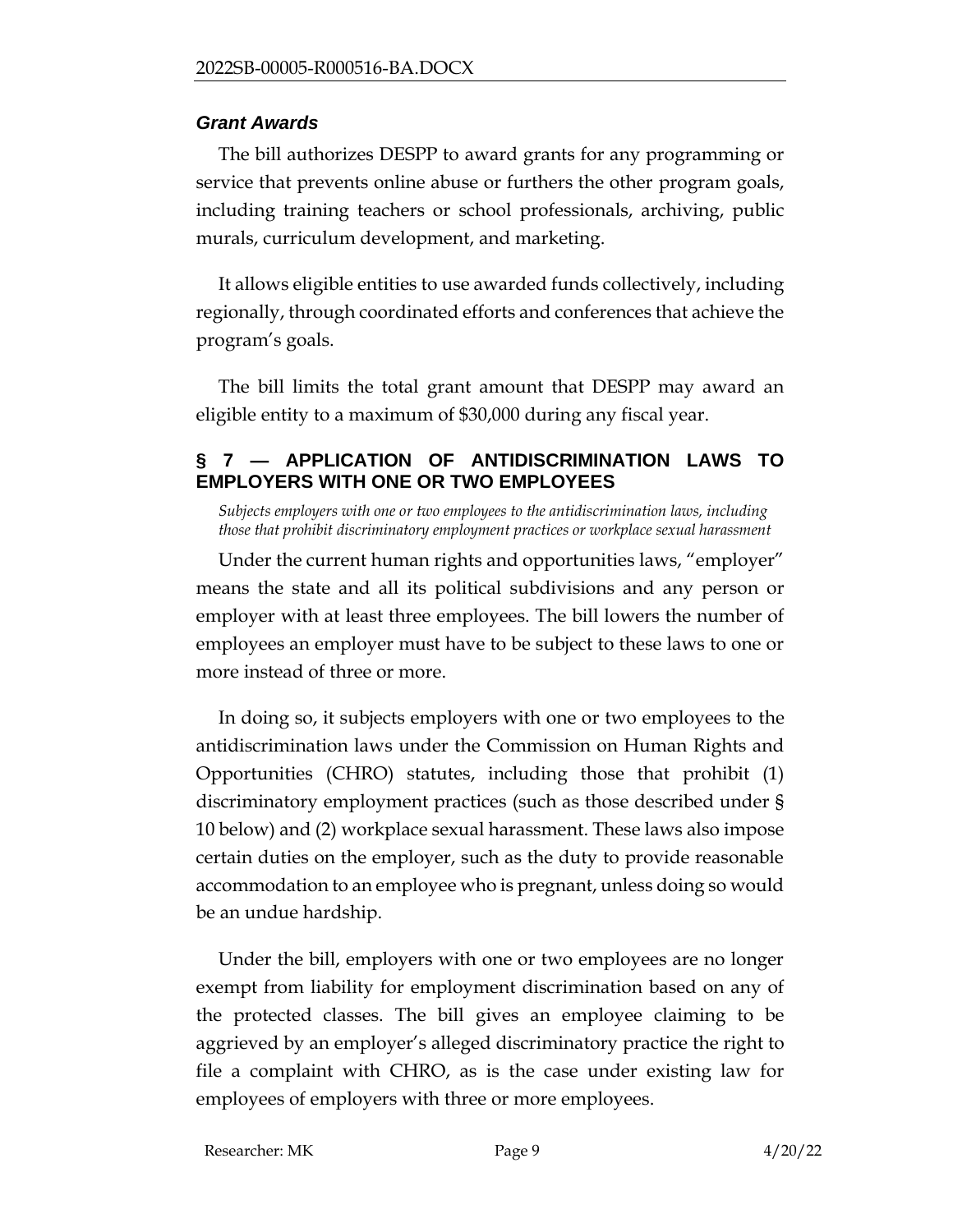Existing law requires employers with three or more employees to post certain notices and provide training and education on the illegality of workplace sexual harassment. The bill generally subjects employers with one or two employees to these requirements, but existing law already requires them to provide training and education to their supervisory employees. By law, an employer who fails to post the required notices, or provide the required training and education, must be fined up to \$750.

As under existing law for other size employers, under the bill, if an employee of an employer with one or two employees refuses or threatens to refuse to comply with the employment discrimination prohibitions, the employer may file a written complaint under oath asking CHRO for assistance by conciliation or other remedial action.

### <span id="page-9-0"></span>**§§ 8 & 9 — DOMESTIC VIOLENCE TRAINING AND INFORMATION FOR EMPLOYEES**

*Requires state agencies, within available appropriations, to provide a one-hour minimum training and education on domestic violence and victim resources; requires employers with three or more employees to post similar information in an accessible location* 

## *State Agencies With One or More Employees (§§ 8 & 9)*

The bill authorizes CHRO to require that all state agencies provide at least one hour of training and education on domestic violence and the resources available to victims. The training must be given to employees hired:

- 1. before January 1, 2023, by July 1, 2023, and
- 2. on or after January 1, 2023, within six months after their date of hire.

Under the bill, this training and education for state employees must be done within available appropriations using CHRO's training and education materials (see below). It must include information on:

- 1. domestic violence, abuser, and victim behaviors;
- 2. how domestic violence may impact the workplace; and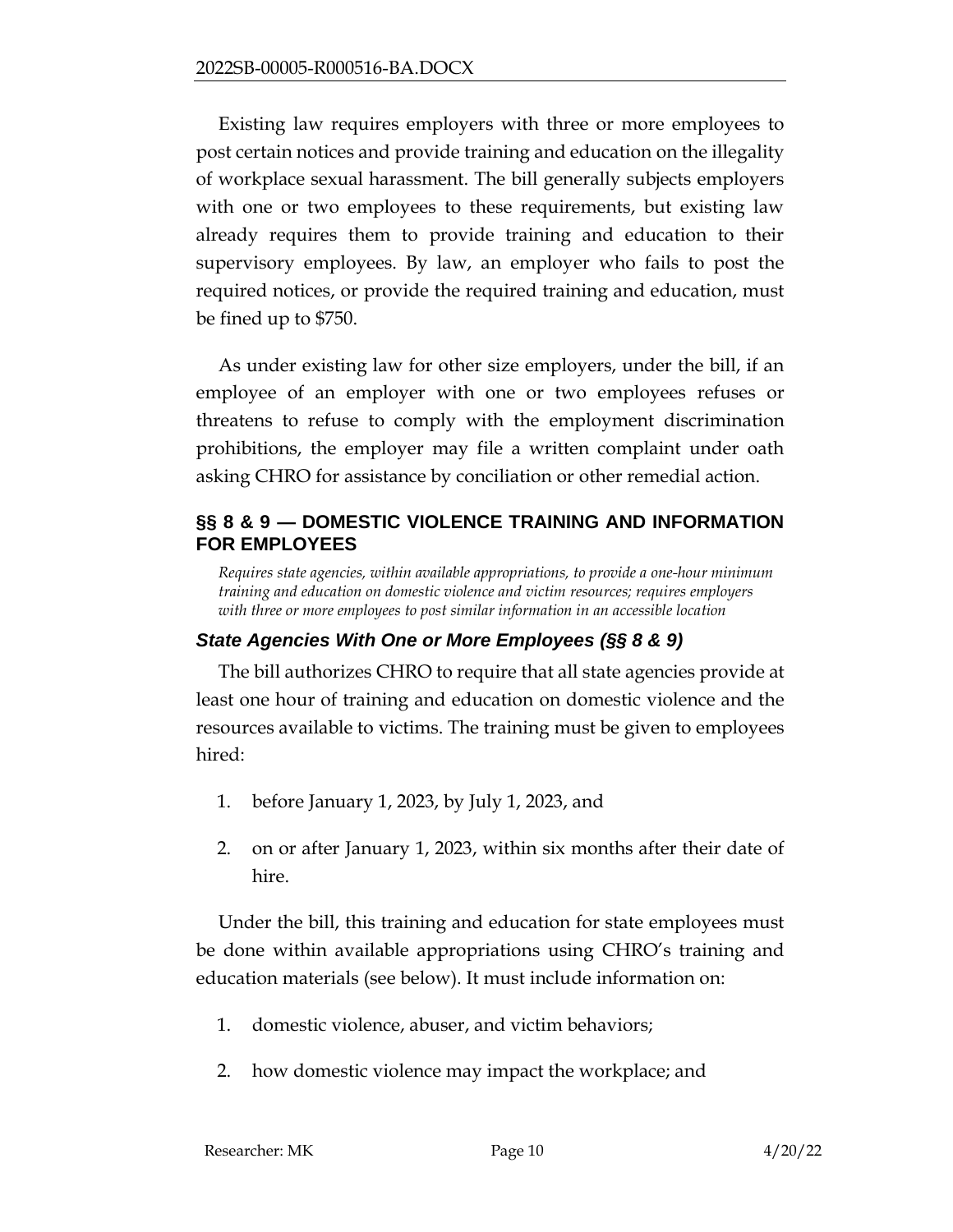3. the resources available to victims.

The bill requires CHRO, in conjunction with domestic violence victim advocacy organizations, to develop:

- 1. a link with information on domestic violence and available resources for victims and include it on the commission's website and
- 2. an online training and education video or other interactive method of training and education that meets the requirements above and make them available to each state agency at no cost.

### *Employers With Three or More Employees (§ 8)*

The bill also empowers CHRO to require employers with three or more employees to post, in a prominent and accessible location, information on domestic violence and the resources available to such victims in Connecticut.

## <span id="page-10-0"></span>**§§ 10-12 — WORKPLACE SEXUAL HARASSMENT**

*Broadens the definition of "sexual harassment" to include conduct that interferes, not just substantially interferes, with a person's work performance and that otherwise meets the definition; applies the workplace sexual harassment provisions to elected or appointed officials*

Under existing law, sexual harassment in the employment context is any unwelcome sexual advances or requests for sexual favors or conduct of a sexual nature in certain circumstances.

The bill broadens the definition under one of these circumstances. It does so by eliminating the current condition that conduct must substantially interfere with a person's work performance. Instead, it classifies as sexual harassment conduct that interferes with work performance and otherwise meets the definition of sexual harassment.

This change applies to laws that prohibit (1) sexual harassment as a form of employment discrimination under the CHRO statutes, (2) higher education institution employees or agents from sexually harassing students, and (3) employers or agents from sexually harassing interns. (For higher education students, the conduct must interfere with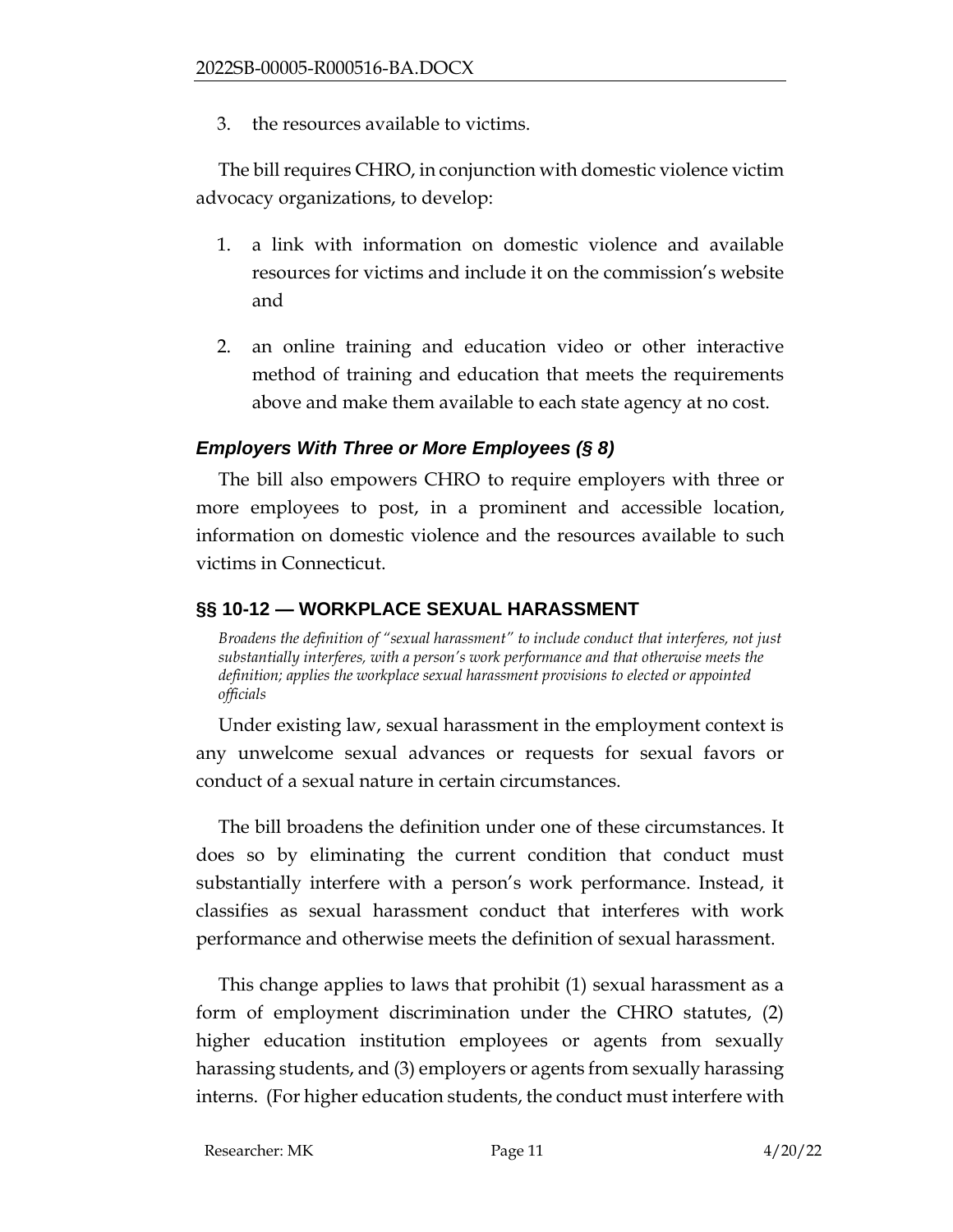academic performance, not work performance.)

As under existing law, employment sexual harassment also includes unwelcome sexual advances, requests for sexual favors, or conduct of a sexual nature when:

- 1. submission is explicitly or implicitly a term or condition of employment;
- 2. submission or rejection is the basis for employment decisions affecting the person; or
- 3. the conduct creates an intimidating, hostile, or offensive working environment.

Similar provisions apply for higher education students and interns (for students, the inquiry focuses on terms affecting their academic success or the basis for education decisions, rather than employment).

The bill also extends to elected or appointed officials the prohibition of sexual harassment as a form of employment discrimination under the CHRO statutes. This applies to these officials of a municipality, board, commission, counsel, or other governmental body.

## <span id="page-11-0"></span>**§§ 10 & 13-23 — FAMILY VIOLENCE VICTIMS AS A PROTECTED CLASS UNDER ANTI-DISCRIMINATION LAWS**

Prohibits discrimination on the basis of someone's status as a family violence victim in *employment, public accommodations, housing, the granting of credit, and other laws over which the CHRO has jurisdiction; authorizes such a victim aggrieved by an alleged discriminatory practice to file discrimination complaints with CHRO* 

The bill prohibits various forms of discrimination based on someone's status as a family violence victim, such as in employment, public accommodations, housing sales or rentals, granting credit, and several other areas. In several cases, it classifies discrimination on this basis as a "discriminatory practice" under the CHRO laws. By doing so, the act allows individuals aggrieved by these violations, or CHRO itself, to file a complaint with CHRO alleging discrimination.

(The bill does not define "family violence" under the antidiscrimination laws, except for under employment discrimination (§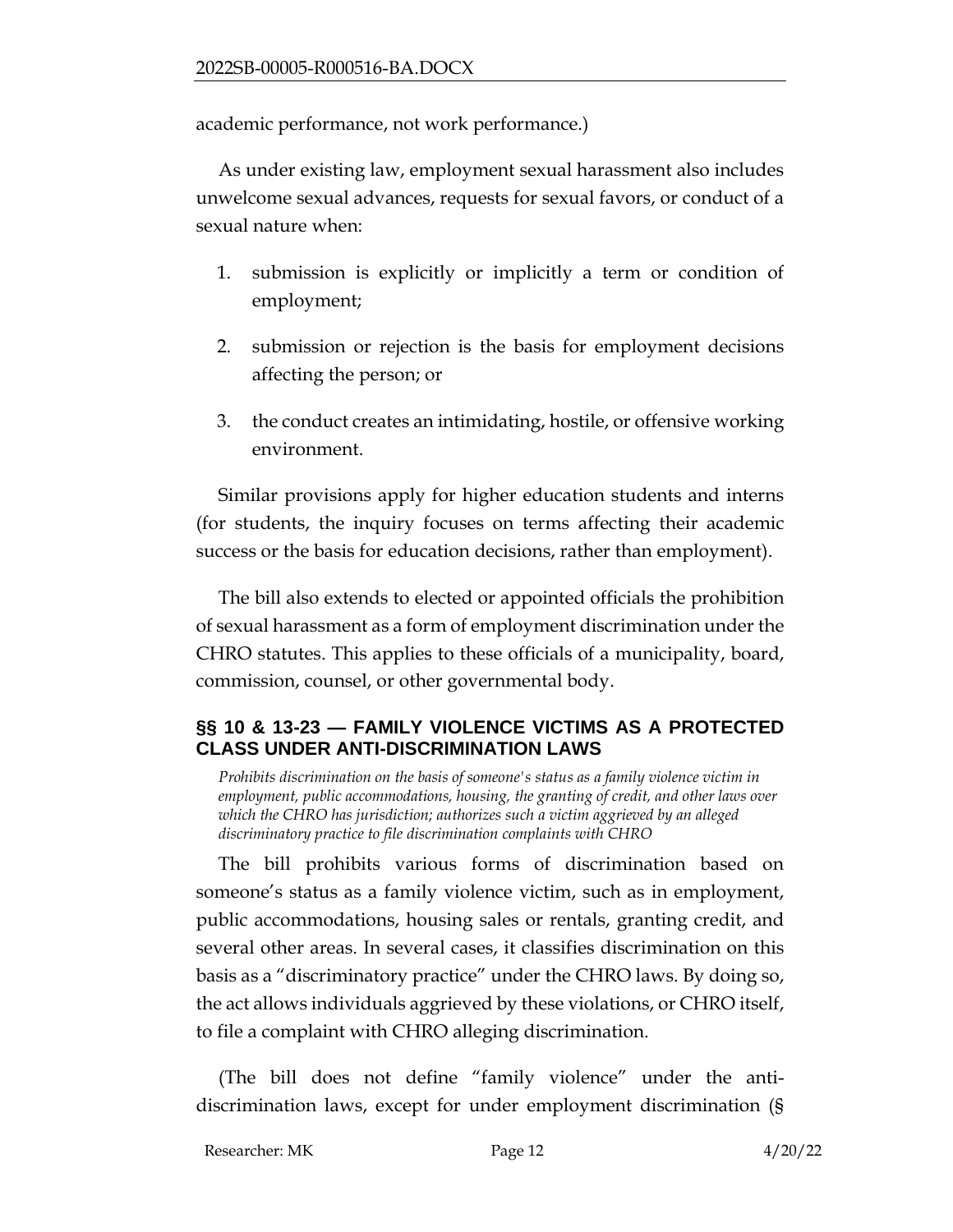10)).

# *General Anti-Discriminatory Provision and Deprivation of Rights (§ 13)*

Under existing law, it is a discriminatory practice to deprive someone of any rights, privileges, or immunities secured or protected by Connecticut or federal laws or constitutions, or cause such a deprivation, because of religion, national origin, alienage, color, race, sex, gender identity or expression, sexual orientation, blindness, mental or physical disability, or status as a veteran. The bill adds status as a family violence victim to this list.

Under existing law, it is a crime to place a noose or simulation of one on public property, or on private property without the written consent of the owner, and with the intent to harass someone because of any protected class listed above. The bill adds "family violence victim" to the list of protected classes.

By law, violation of these provisions is generally a class A misdemeanor but if the violation results in property damage above \$1,000, it is a class D felony. In either case, there is a minimum \$1,000 fine unless the court states on the record its reasons for reducing it. A class A misdemeanor is punishable by up to 364 days in prison; a class D felony is punishable by up to five years in prison.

## *Employment Discrimination (§ 10)*

For the bill's discriminatory employment practices provisions, "family violence" is an incident resulting in physical harm, bodily injury or assault, or an act of threatened violence that constitutes fear of imminent physical harm, bodily injury, or assault, including stalking or a pattern of threatening, between family or household members. Verbal abuse or argument is not family violence unless there is present danger and the likelihood that physical violence will occur.

The bill prohibits an employer or employer's agent, unless there is a bona fide occupational qualification or need, from refusing to hire or employ someone; barring or discharging someone from employment; or discriminating against someone in pay or in employment terms,

Researcher: MK Page 13 4/20/22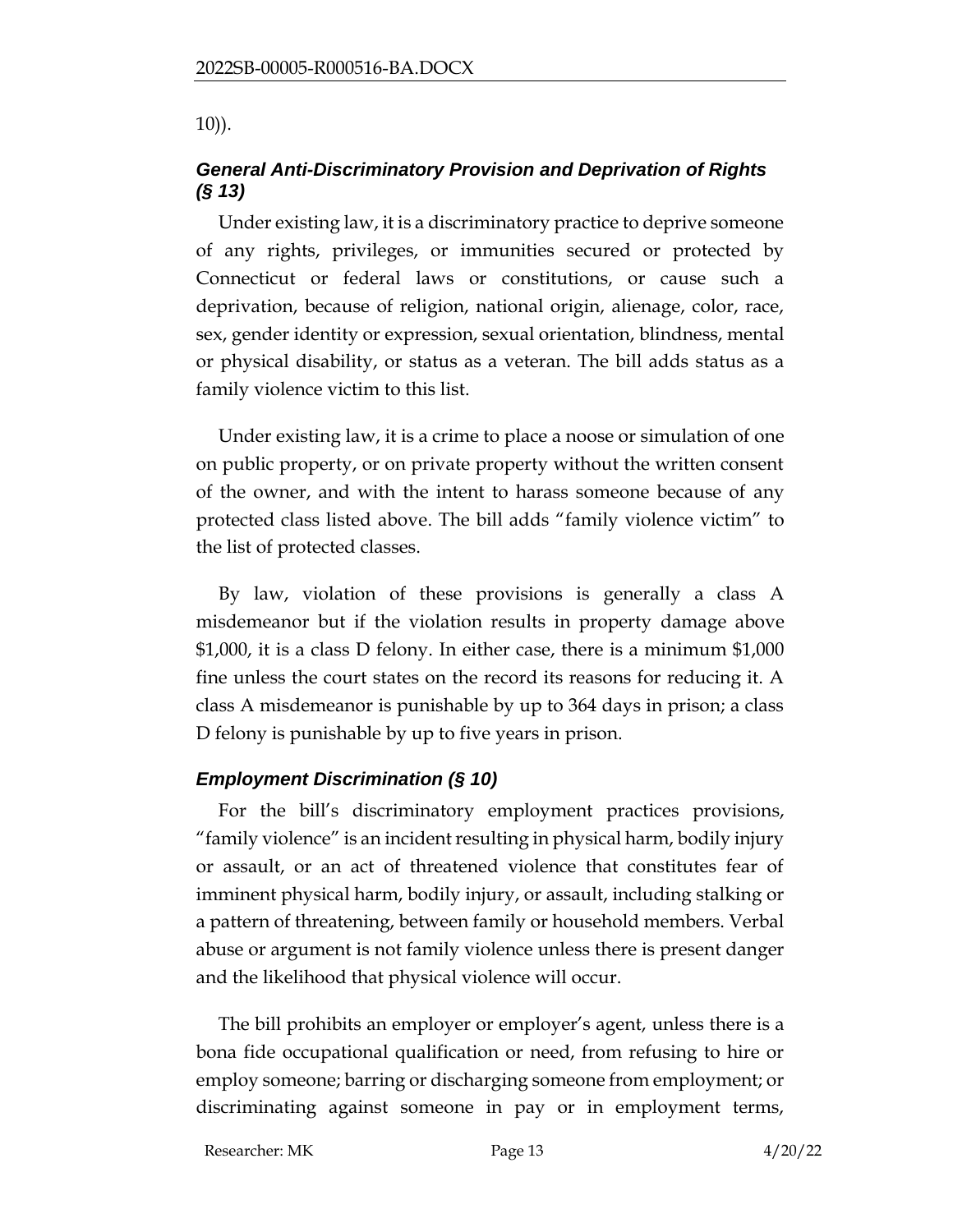conditions, or privileges because the person is a family violence victim. This prohibition applies to all employers, public or private, and all employees except those employed by their parents, spouse, or children.

The bill also prohibits the following kinds of employment discrimination based on family violence victim status:

- 1. employers refusing to provide a reasonable accommodation to an employee whom the employer knows is a victim of family violence, unless the absence would cause an undue hardship (see below);
- 2. employment agencies failing or refusing to classify properly or refer for employment or otherwise discriminating against someone except in the case of a bona fide occupational qualification or need;
- 3. labor organizations excluding someone from full membership rights, expelling a member, or discriminating in any way against a member, employer, or employee, unless the action is due to a bona fide occupational qualification;
- 4. employers, employment agencies, labor organizations, or anyone else taking adverse action against someone because he or she opposed a discriminatory employment practice, brought a complaint, or testified or assisted someone else in a complaint proceeding;
- 5. any person aiding, abetting, inciting, compelling, or coercing someone to commit a discriminatory employment practice or attempting to do so; and
- 6. employers, employment agencies, labor organizations, or anyone else advertising employment opportunities in a way that restricts employment and thus discriminates, except for a bona fide occupational qualification or need.

*Reasonable Accommodation.* Under the bill, it is a discriminatory practice for an employer to refuse to provide a reasonable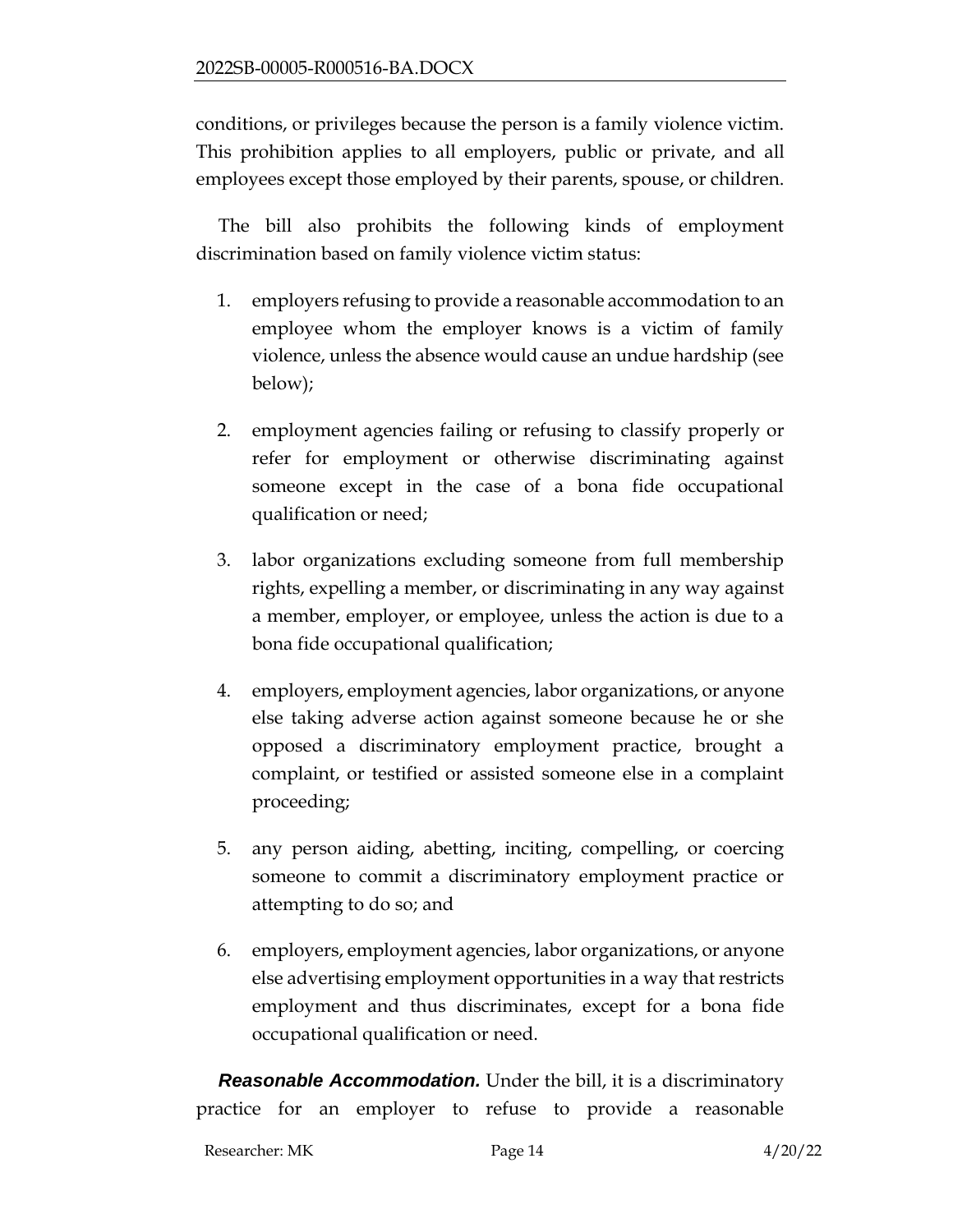accommodation to an employee whom the employer knows to be a family violence victim, unless it would cause the employer an undue hardship. Under existing law, examples of reasonable accommodations are more frequent or longer breaks, job restructuring, modified work schedules, or temporary transfers to less strenuous or hazardous work. Undue hardship for an employer is an action requiring significant difficulty or expense, when considered in light of certain factors (e.g., the accommodation's nature and cost and the employer's overall financial resources).

Under the bill, an employee who is a family violence victim may seek a reasonable accommodation to do any of the following related to the violence:

- 1. seek attention for the employee's or a child's injuries, as long the employee is not the perpetrator against the child;
- 2. obtain services from a family violence shelter, program, or rape crisis center;
- 3. obtain psychological counseling, including for a child as long as the employee is not the perpetrator against the child;
- 4. participate in safety planning and other actions to increase safety from future incidents, including temporary or permanent relocation; or
- 5. obtain legal services, assist in the offense's prosecution, or otherwise participate in related legal proceedings.

Under the bill, the employer may require the employee to charge this time off against any available leave with pay ordinarily granted, unless a collective bargaining agreement or existing employee handbook or policy provides otherwise. If the absence cannot be classified in this way, it may be treated as leave without pay.

The bill requires an employee who is absent from work under these circumstances to provide a certification to the employer, upon request, within a reasonable time after the absence. The certification must be one

Researcher: MK Page 15 4/20/22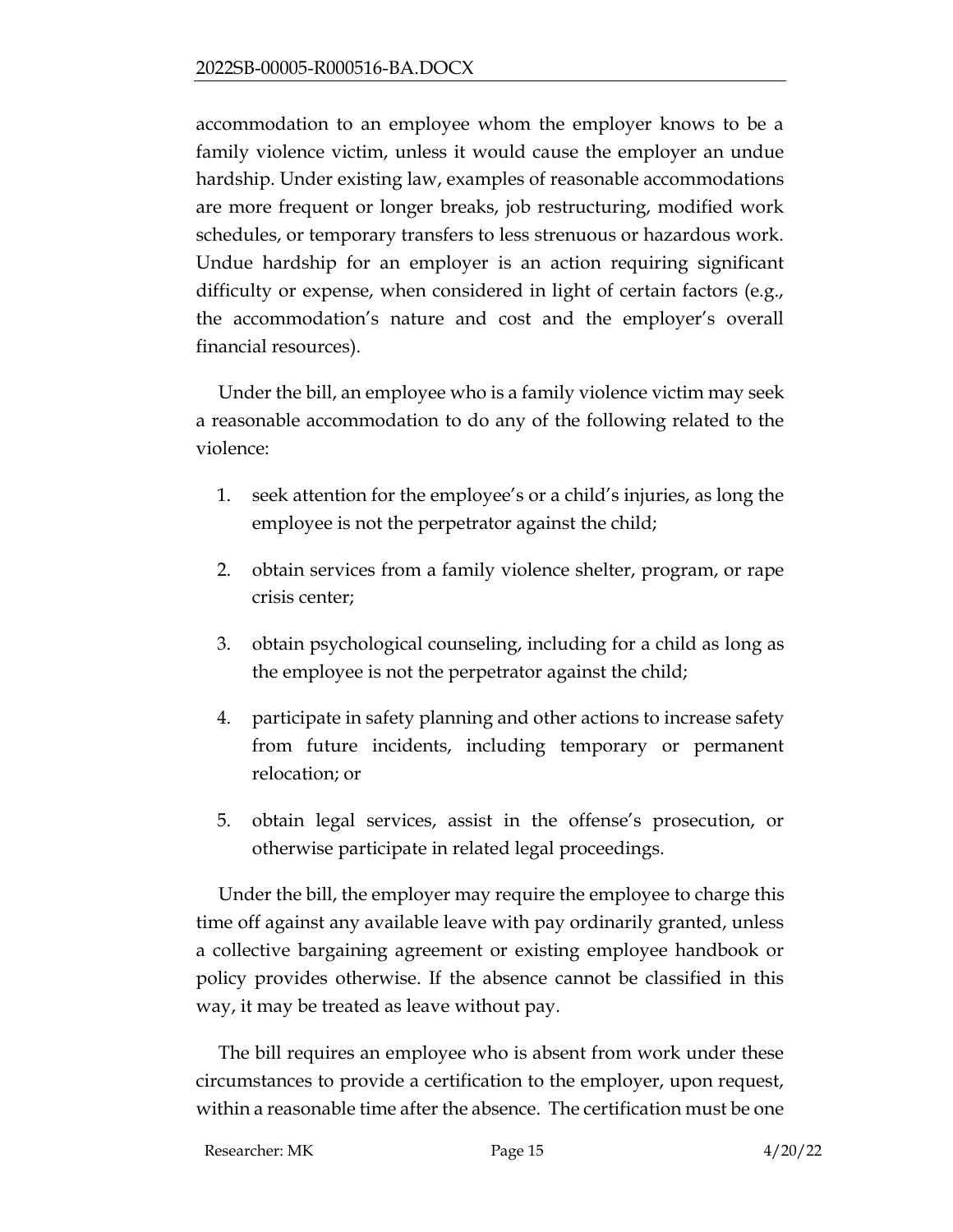of the following:

- 1. a police report indicating that the employee or the employee's child was a family violence victim,
- 2. a court order protecting or separating the employee or employee's child from the perpetrator,
- 3. other evidence from the court or prosecutor that the employee appeared in court, or
- 4. documentation from a medical professional or a domestic violence counselor that the employee or child was undergoing counseling or treatment for physical or mental injuries or abuse resulting in victimization from family violence.

Under the bill, if an employee has a physical or mental disability resulting from a family violence incident, the employee must be treated the same as employees with other disabilities under existing law prohibiting disability-based employment discrimination.

The bill also requires employers, to the extent allowed by law, to maintain the confidentiality of any information regarding an employee's status as a family violence victim.

# *Public Accommodations (§ 15)*

The bill prohibits anyone from denying someone, based on his or her status as a family violence victim, full and equal accommodations in any public establishment (i.e., one that caters to or offers its services, facilities, or goods to the general public), including any commercial property or building lot on which a commercial building will be built or offered for sale or rent, subject to lawful conditions and limitations that apply alike to everyone. It further prohibits discriminating, segregating, or separating people based on their family violence victim status. Violations are punishable as a class D misdemeanor, subject to a fine of up to \$250, up to 30 days' imprisonment, or both.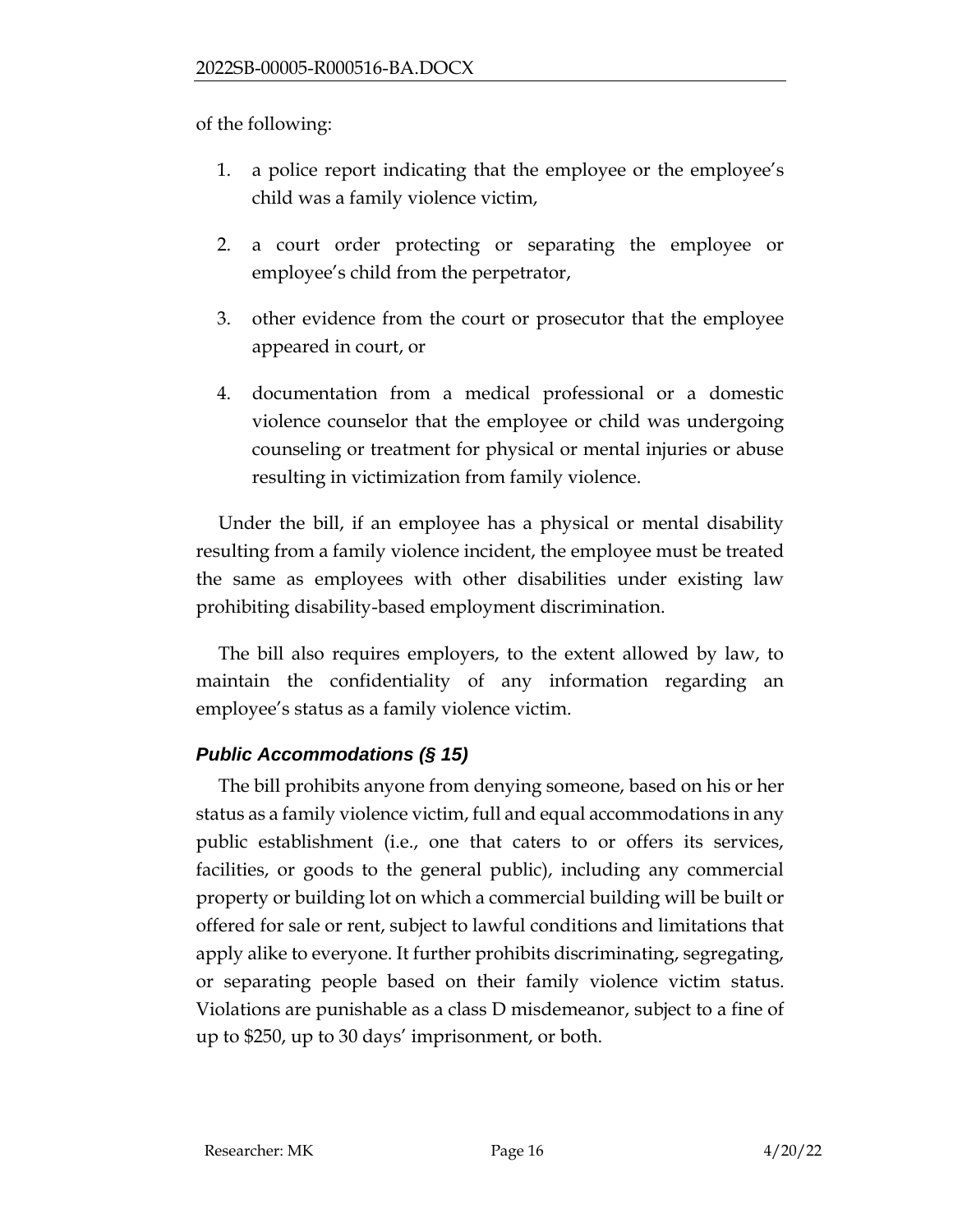## *Housing (§ 16)*

The bill prohibits anyone from refusing to sell or rent after a person makes a bona fide offer; or refusing to negotiate for the sale or rental of a dwelling; or otherwise denying or making a dwelling unavailable to someone based on their status as a family violence victim.

A violation is a class D misdemeanor, punishable by up to 30 days in prison, a fine of up to \$250, or both.

This prohibition does not apply to either of the following if the owner maintains his or her residence there: (1) renting a room or rooms in a single-family home or (2) a unit in a two-family home.

# *Credit (§ 17)*

The bill prohibits a creditor from discriminating against an adult in a credit transaction based on the person's status as a domestic violence victim.

# *Other Areas Subject to CHRO's Jurisdiction (§§ 14 & 18-23)*

The bill authorizes CHRO to investigate claims of discrimination based on a person's status as a family violence victim under other laws over which CHRO has jurisdiction. The bill:

- 1. subjects any professional or trade association, board, or other similar organization whose profession, trade, or occupation requires a state license, to a fine of \$100 to \$500 for denying someone membership because of his or her status as a family violence victim (§ 14);
- 2. requires state officials and supervisory personnel to recruit, appoint, assign, train, evaluate, and promote state personnel on the basis of merit and qualifications, without regard to their status as a family violence victim (§ 18);
- 3. requires state agency services to be performed without discrimination based on a person's status as a family violence victim (§ 19);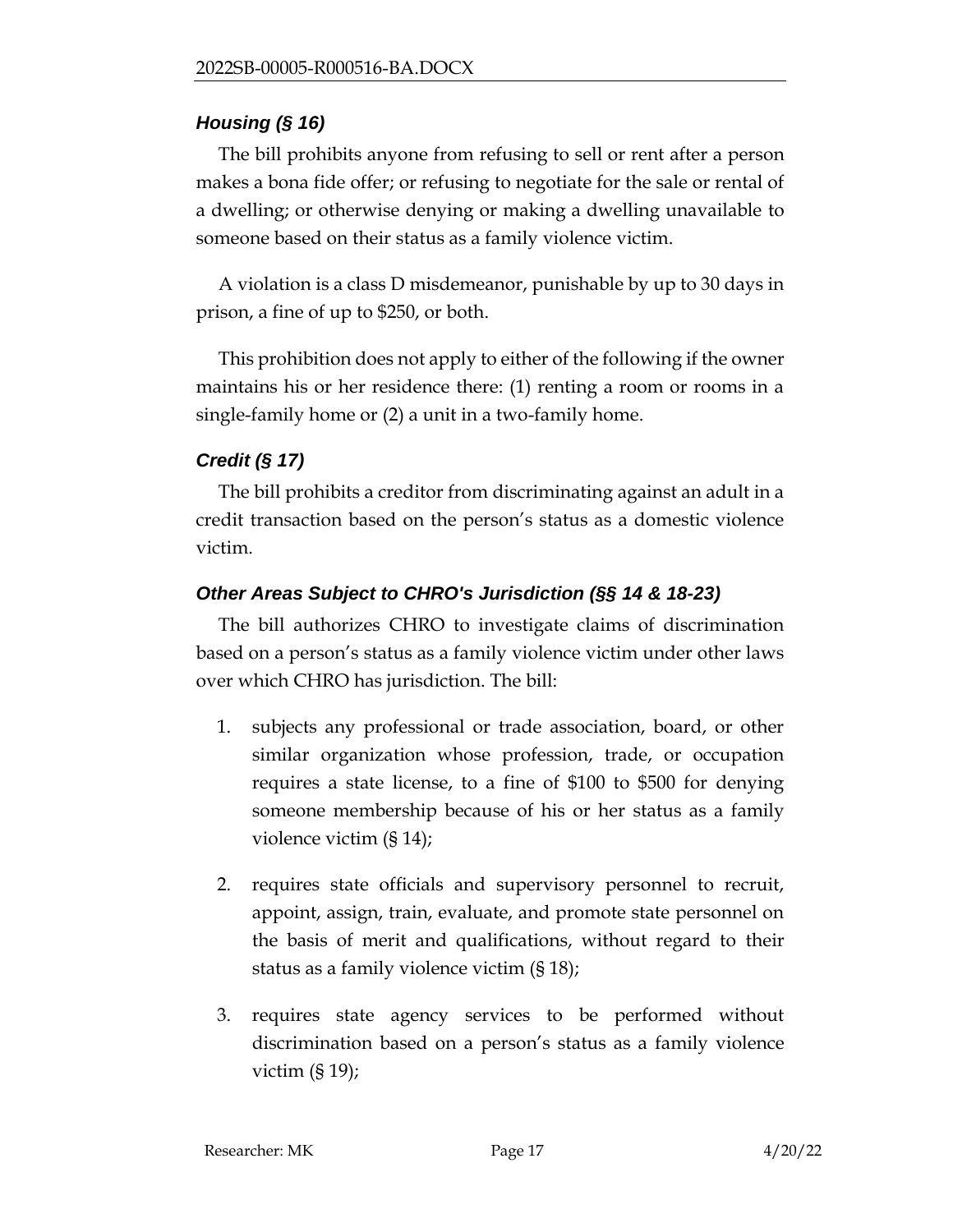- 4. requires any state agency that provides employment referrals or placement services to public or private employers to reject any job request that indicates an intention to exclude anyone based on his or her status as a family violence victim (§ 20);
- 5. prohibits state departments, boards, or agencies from granting, denying, or revoking a person's license or charter on the grounds that he or she is a family violence victim (§ 21);
- 6. requires all educational, counseling, and vocational guidance programs and all apprenticeship and on-the-job training programs of state agencies, or in which they participate, to be open to all qualified people, without regard to family violence victim status (§ 22); and
- 7. prohibits a person's status as a family violence victim from being considered as a limiting factor in state-administered programs involving the distribution of funds to qualify applicants for benefits authorized by law; and prohibits the state from giving financial assistance to public agencies, private institutions, or other organizations which discriminate on this basis (§ 23).

# <span id="page-17-0"></span>**§ 10 — EMPLOYMENT DISCRIMINATION GENERALLY**

*Extends applicable provisions of the state's employment discrimination laws to elected and appointed officials; prohibits someone from asserting, as a defense to an employment discrimination complaint, that the conduct was not severe or pervasive; provides a reasonable person standard as an affirmative defense; and prohibits certain settlements or agreements between an employer and an employee that impose certain restrictions on the employee*

## *Extension to Election or Appointed Officials (§ 10(a))*

The bill makes the elected or appointed officials of a municipality, board, commission, counsel, or other governmental body "employees" covered by the state's employment discrimination laws. Thus, it extends to them the laws on, among other things, sexual harassment (see above) and required accommodations for pregnant employees.

## *General Considerations (§ 10(e))*

The bill prohibits someone from asserting, as a defense to an employment discrimination complaint, that the conduct was not severe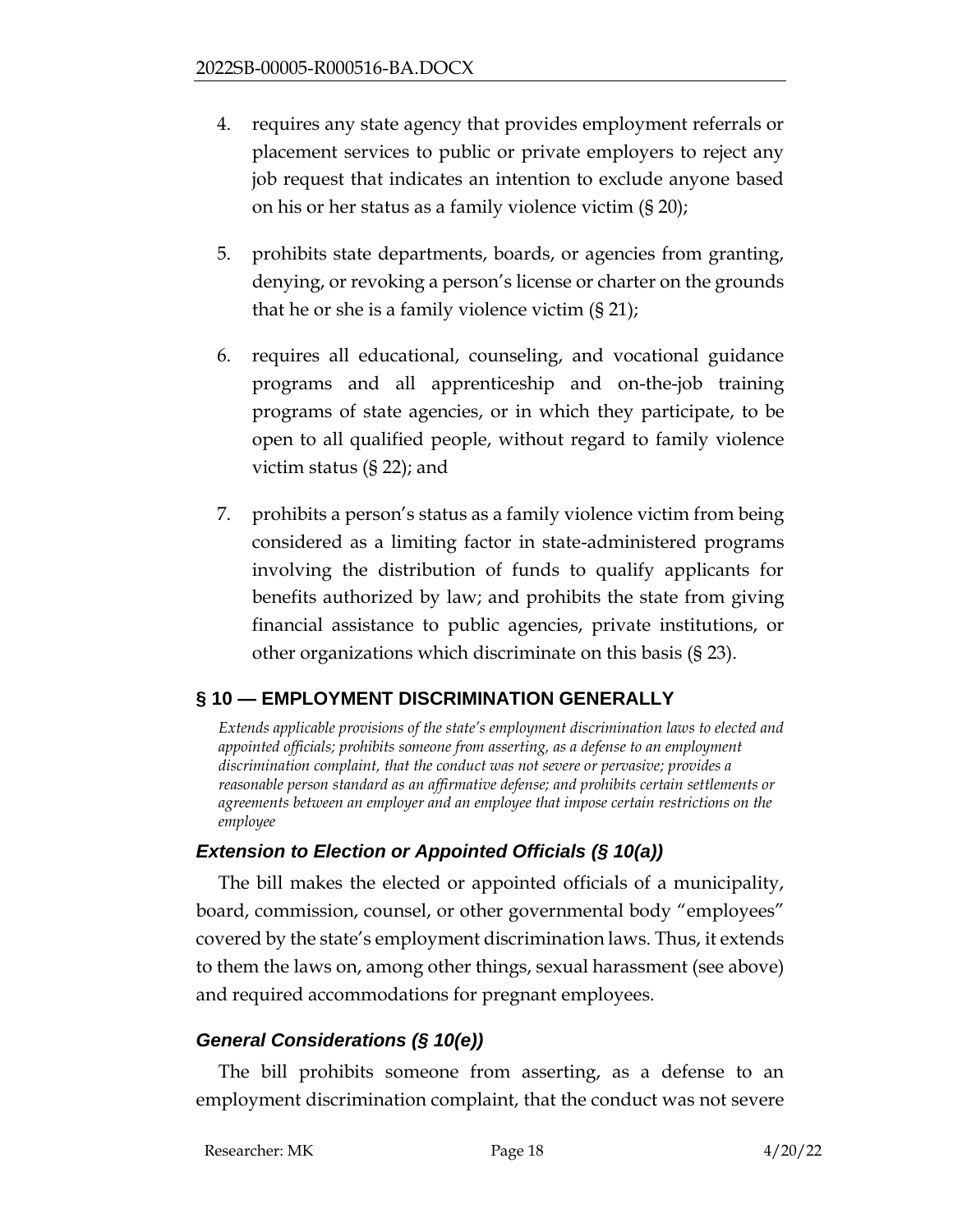or pervasive. The bill specifies that it is an unlawful discriminatory practice to subject someone to inferior employment terms, conditions, or privileges because of the person's protected characteristic.

Under the bill, a person's failure to make a discrimination complaint about the discrimination is not determinative of the liability of the applicable entity (i.e., the employer, licensing or employment agency, or labor organization).

The bill also provides for an affirmative defense that the harassing conduct complained about does not rise above the level of what a reasonable person would consider discrimination. By law, a party has the burden of establishing an affirmative defense by a preponderance of the evidence.

# *Impermissible Settlement or Agreement Terms (§ 10(f), (g))*

The bill prohibits settlements or agreements resolving discrimination complaints between employers and current or past employees or job applicants from:

- 1. restricting the employee's or applicant's right to later work for the employer or employer's parent company, subsidiary, division, affiliate, or contractor; or
- 2. including a non-disparagement or non-disclosure provision for the employee as a condition for employment or continued employment, promotion, compensation, or benefit or as a condition for resolving or investigating a discrimination complaint.

The bill also prohibits settlements or agreements between employers and current or past employees from restricting the employee from (1) filing a complaint with the federal Equal Employment Opportunity Commission, CHRO, or in state or federal court or (2) testifying or otherwise participating in a state or federal agency discriminationrelated claim or otherwise pursuing his or her rights under state or federal discrimination laws.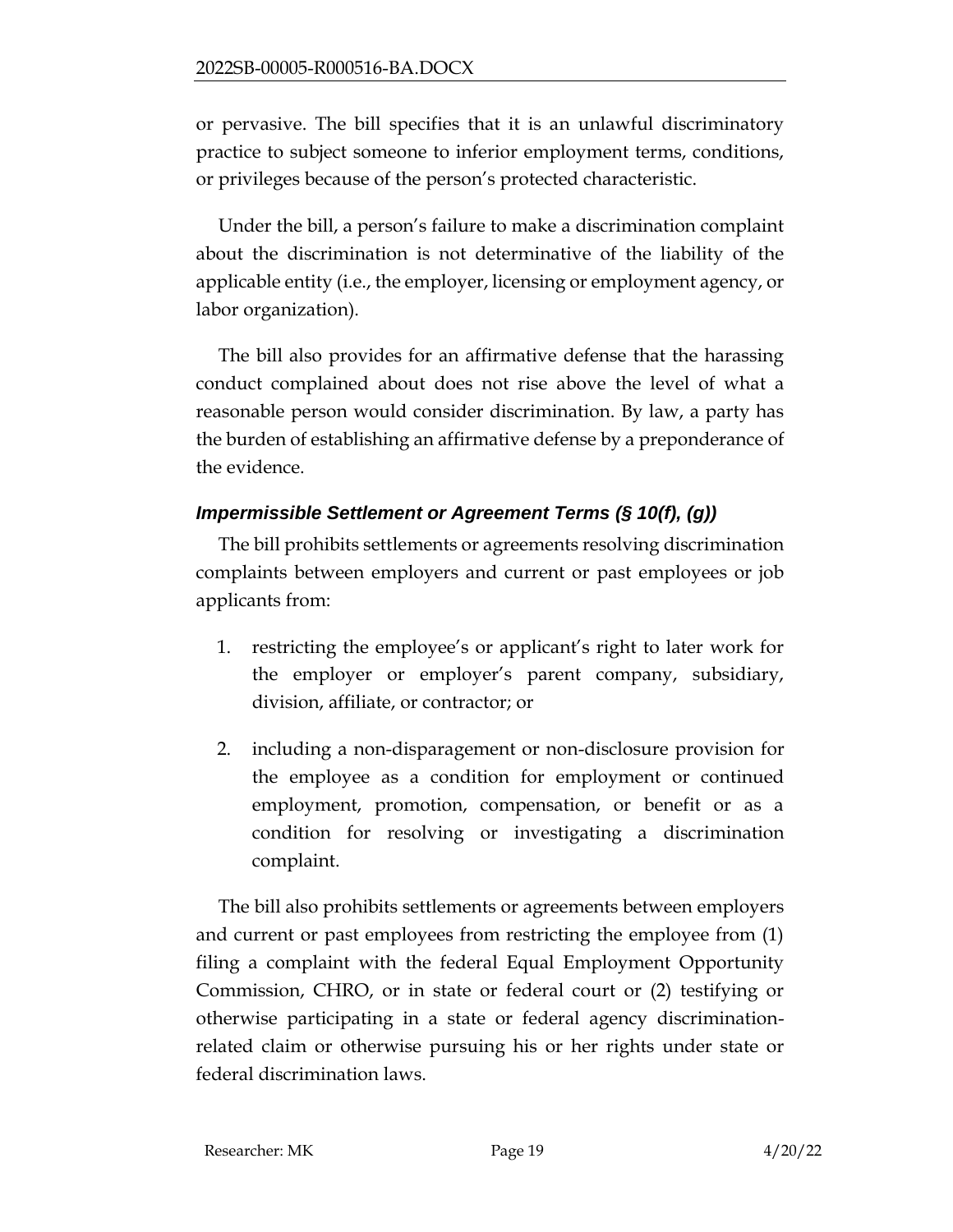### <span id="page-19-0"></span>**§ 24 — AFFIRMATIVE ACTION IN PUBLIC CONTRACTS**

*Requires contractors awarded public projects to take affirmative action to ensure that applicants and employees are treated without regard to status as a family violence victim*

The bill generally requires state agency, municipal public works, and quasi-public agency project contracts to require the contractors to agree to take affirmative action to ensure that applicants with job-related qualifications are employed and that employees are treated without regard to their status as a family violence victim.

## <span id="page-19-1"></span>**§ 25 — CAMPUS MENTAL HEALTH COALITIONS**

*Requires that state higher education institutions' mental health coalition members be educated in protocols and techniques developed with consideration also given to a student's status as a family violence victim*

By law, each higher education institution in Connecticut, excluding Charter Oak State College or online-only institutions, must establish a mental health coalition with representatives from each of its campuses to assess the institution's mental health services and programs. Under the law, each institution's president must appoint individuals to the coalition from each campus that reflect the institution's student body demographics.

Existing law requires these institutions to ensure that coalition members are educated on, among other things, the protocols and techniques to respond to student mental illness that have been developed with consideration given to the students' race, cultural background, sexual orientation, gender identity, religion, socioeconomic status, or status as a veteran or service member of the U.S. armed forces. Under the bill, the protocols and techniques must be developed with consideration also given to the students' status as a family violence victim.

## <span id="page-19-2"></span>**§§ 26 & 27 — DSS APPROPRIATIONS**

*Appropriates \$1.44 million from the General Fund to the Department of Social Services (DSS) for domestic violence child and family advocates at domestic violence agencies*

For FY 23, the bill appropriates \$1,440,000 from the General Fund to DSS for domestic violence child and family advocates at domestic violence agencies that provide trauma-informed services to children and families experiencing domestic violence.

Researcher: MK Page 20 4/20/22